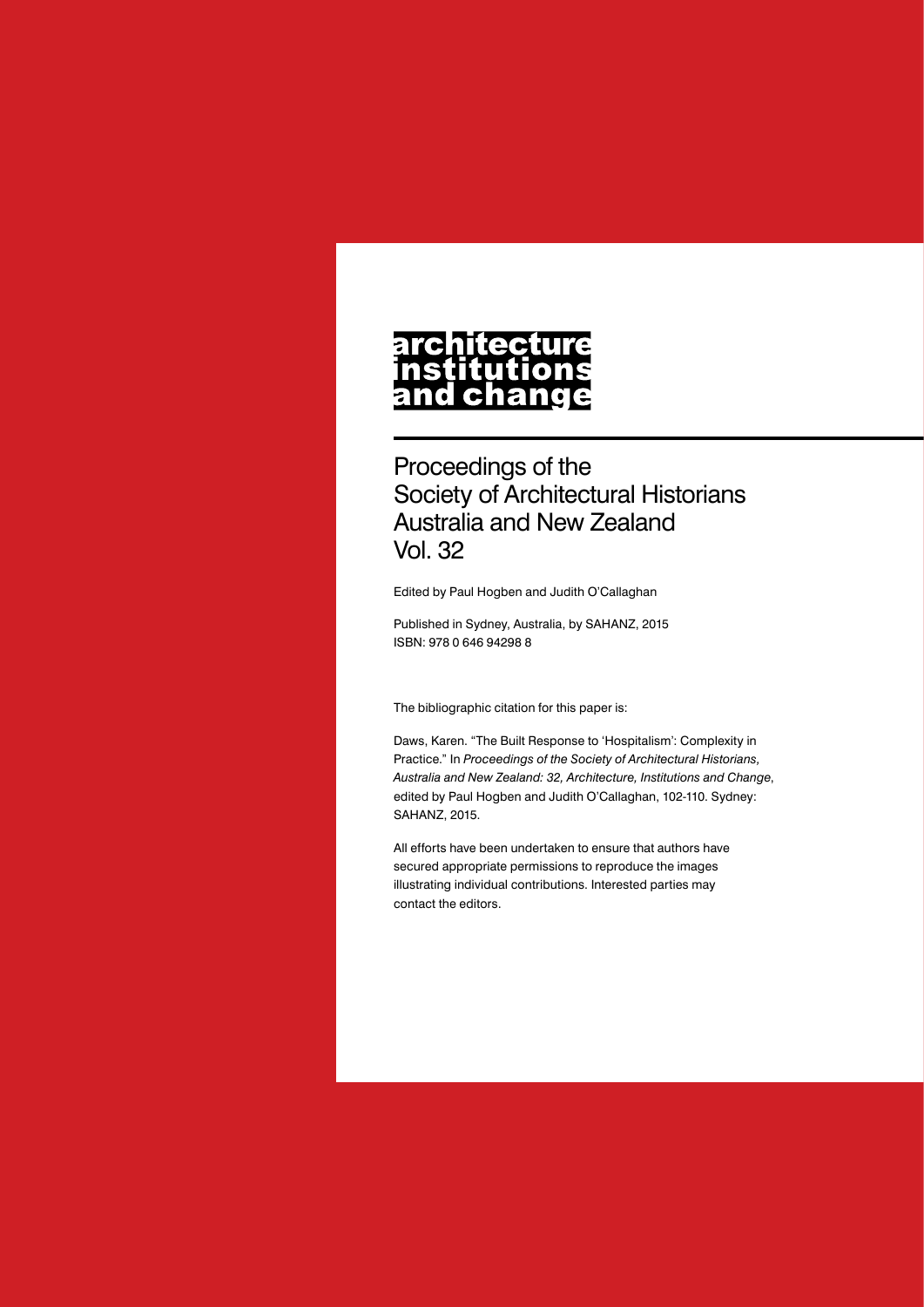**Karen Daws***,* University of Melbourne

## The Built Response to 'Hospitalism': Complexity in Practice

*In the nineteenth century diseases such as erysipelas (a skin disease), pyaemia (blood infection) and puerperal fever (fever after childbirth) were so often associated with hospitals that they were referred to collectively as 'hospitalism'. Although not exclusive to hospitals, people often developed these diseases in hospital. They were understood to result from a putrefaction process that produced a poison. The poison could be absorbed into the body of another person, the walls of the hospital or into items of clothing, remaining dormant but potentially active over a period of time, and be communicable from one person to another. The poison was believed to intensify in crowded places, and to be transmissible through the air as* miasma*.*

*The period has been characterised as one in which a broad shift from general sanitary theories about diseases to the acceptance that many diseases were caused by specific germs occurred. Whilst the germ theory of disease gained acceptance, built responses continued to incorporate sanitary ideas. Using architectural historical methods this paper considers the built responses to hospitalism in Victoria, Australia, during the period between the mid-nineteenth and the early twentieth century. The examination includes hospital designs and materials and also the spatial arrangements of wards and the special buildings erected for patients with hospitalism.*

*The built responses to hospitalism reveal multiple overlapping and sometimes contradictory motives informing the building process, reflecting the complexity of change in institutions. The particular design features of hospitals that were responses to the poison of hospitalism persisted into the twentieth century refigured as responses to germs. This persistence, revealed in the built form, suggests reciprocity between buildings and the practices that occur within them. It may also be that although the conception of disease transmission changed, the reality of combating disease did not.*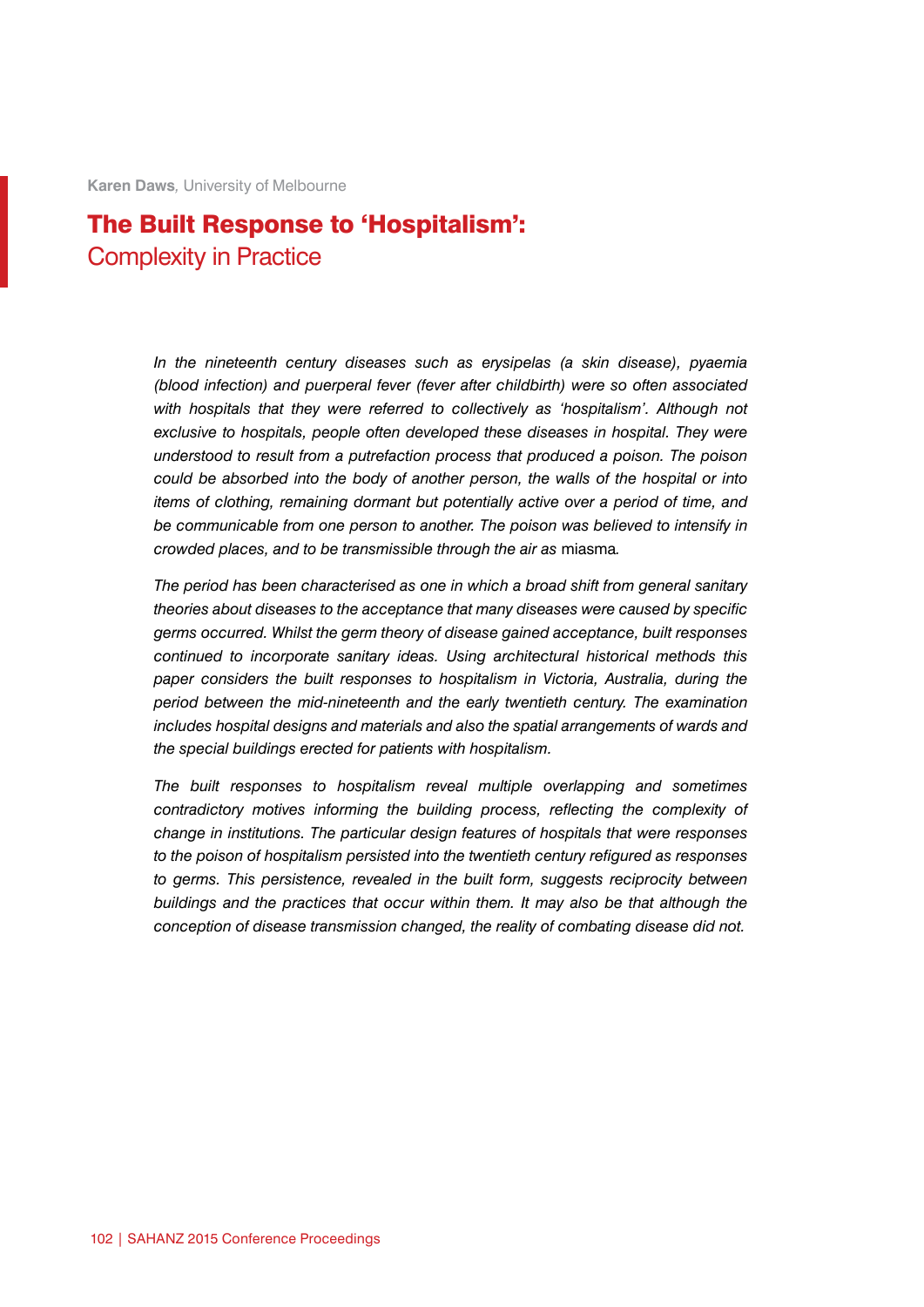

In Victoria in the nineteenth century many hospital rules restricted the admission of patients with infectious or contagious diseases. However, diseases such as erysipelas (a skin disease), pyaemia (blood infection) and puerperal fever (fever after childbirth) were so often associated with hospitals that they were referred to collectively as 'hospitalism'. This group of diseases was acknowledged as potentially transmissible from one person to another and, because people often developed erysipelas or puerperal fever in hospital, the disease presented management committees with responsibilities that they were able to avoid for other infectious or contagious diseases.

Hospitalism was considered to be the result of zymotic processes that situated disease in places, materials and bodies. The word zymotic derives from the Greek words for ferment and pollute. It was believed that a poison produced through putrefaction caused zymotic diseases, although they manifested differently. The poison caused the physical manifestations of disease and could be transmitted from one person to another, or linger in a place. Damp and poorly ventilated places that favoured putrefaction were thought to contribute to the generation of zymotic disease. It was believed that the poison became more potent and spread more readily in crowded places, in times of atmospheric instability or in locations characterised by privation. The poison of the zymotic process, when present in the air, was referred to as *miasma.*

#### **Ideas about disease and the built form**

The designs and materials used in the construction of hospitals wards and lying in (maternity) hospitals and the overcrowding within them implicated hospitals as places where hospitalism could be generated and transmitted.<sup>1</sup> In 1867 the Edinburgh physician James Young Simpson criticised the practice of crowding people into hospitals as it allowed "contamination of the air" and "impregnation of the materials of the building with morbid substances".2 Simpson suggested hospitals should be smaller, less crowded and designed to ensure adequate ventilation. $^3$  The pavilion was the architectural response to the concerns expressed by Simpson and his contemporaries. Most commonly associated with Florence Nightingale and the social and medical influences of the sanitary movement the pavilion was first introduced in the late eighteenth century but was increasingly seen as a design that would solve the problems of diseases occurring in hospitals. Figure 1 depicts a pavilion ward at the Alfred Hospital in Melbourne; photographed in 1901, and built between 1880 and 1885. The pavilion design aimed at ensuring the provision of fresh air to patients and the removal of air poisoned by the products of respiration and putrefaction. Specified distances separated individual wards and cross-ventilated, semi open corridors separated sanitary facilities from wards. Overcrowding was prevented by the allocation of a minimum cubic and area space for each patient. Within wards hopper windows, fireplaces and ventilation shafts were arranged to ensure fresh air without draughts. Impermeable and washable materials were selected for construction. Practices such as fumigation and periodically resting wards were directed at preventing the concentration of zymotic poison in both materials and the air.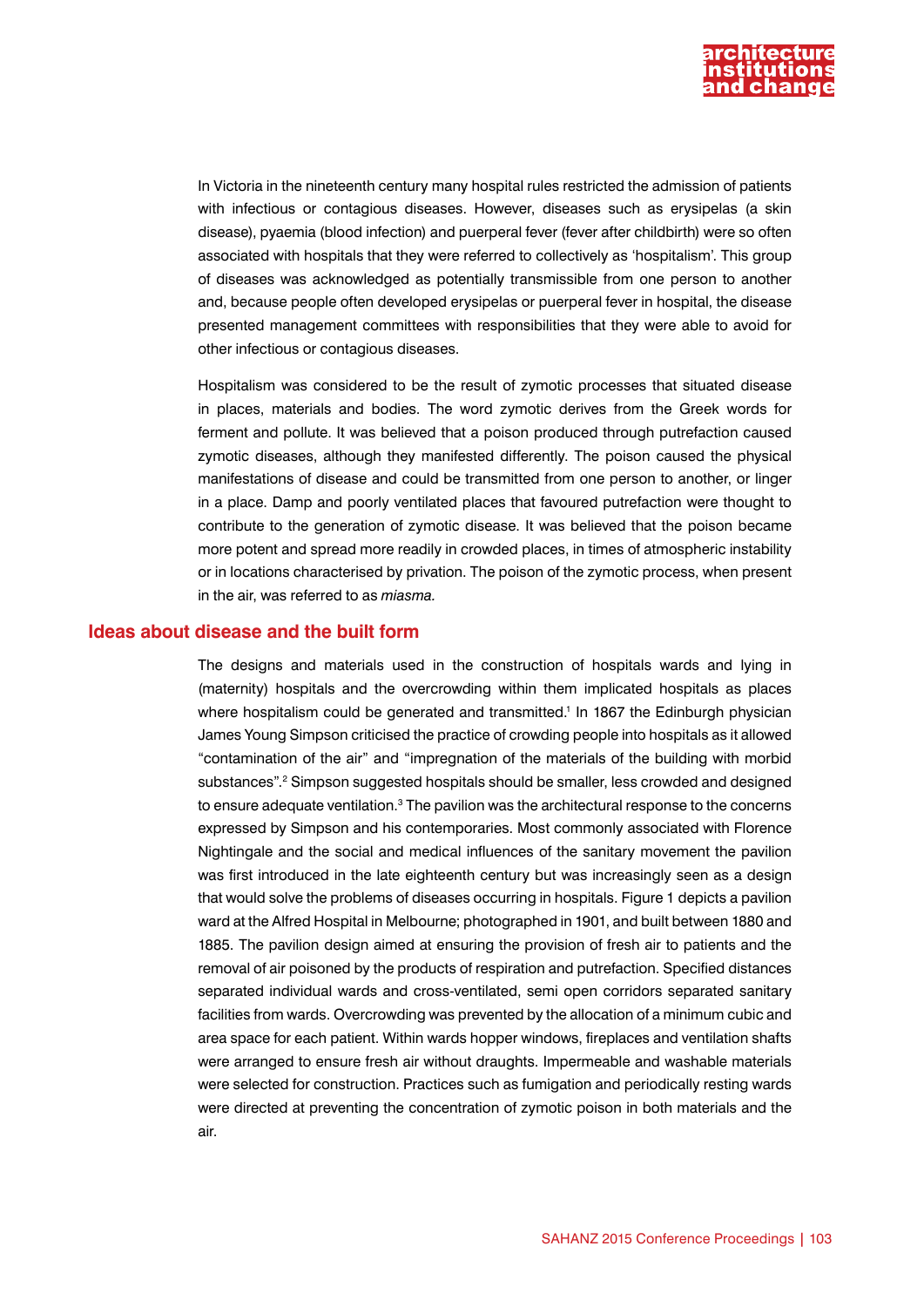

**Fig. 1** Ward in Alfred Hospital, Melbourne. Photograph by N. J. Caire, 1901. State Library of Victoria, H2005.86/5.

Zymotic diseases were considered to be general diseases and the strategies directed at managing them reflected this conception. The idea that diseases were caused by specific organisms developed in the nineteenth century from an accumulation of knowledge about the behaviour and management of the diseases of plants, animals and humans as well as from the practices of microscopy and observational science. Many people contributed to the eventual articulation of the germ theory of disease. Louis Pasteur identified the microscopic organisms as responsible for both fermentation and putrefaction. His most significant conclusions were that specific organisms, that did not spontaneously generate, caused specific diseases.4 Joseph Lister accepted the existence of disease causing microorganisms and developed surgical techniques intended to prevent air from entering wounds. He later developed the concept of aseptic surgery using disinfectants on instruments, hands and materials used in surgery to prevent wound infections. Robert Koch demonstrated the techniques for culturing and studying bacteria that between 1876 and 1882 led to the proof of the link between individual microorganisms and specific diseases.<sup>5</sup>

It is commonly assumed that once the ideas about the germ theory were articulated that they were readily adopted in a moment often described as a turning point in history.<sup>6</sup> Historians have recently questioned the idea that such turning points occur in practice. Medical historian Michael Worboys has suggested that examining practices, or "performance", as well as "programmatic statements" about science and medicine will reveal the complex and sometimes conflicting character of what have been seen in the past as turning points of historical change.<sup>7</sup> One such programmatic statement is that the discoveries of the germ theory of disease and asepsis made the pavilion hospital redundant. ${}^8$  The pavilion, described as a "sanitary code reflected in a building",<sup>9</sup> became the accepted hospital plan between 1860 and 1930.10 That it did not become redundant implies a more complex explanation and perhaps, that the acceptance of the germ theory of disease was not a decisive moment in history. This is not to suggest that change did not occur. The germ theory of disease did eventually lead to changes in medical and surgical practice and it would seem reasonable to expect changes in the built response to diseases such as hospitalism.

Explanations for the persistence of the pavilion include that it has been linked with the professionalisation of medicine, the organisation of the nursing profession and the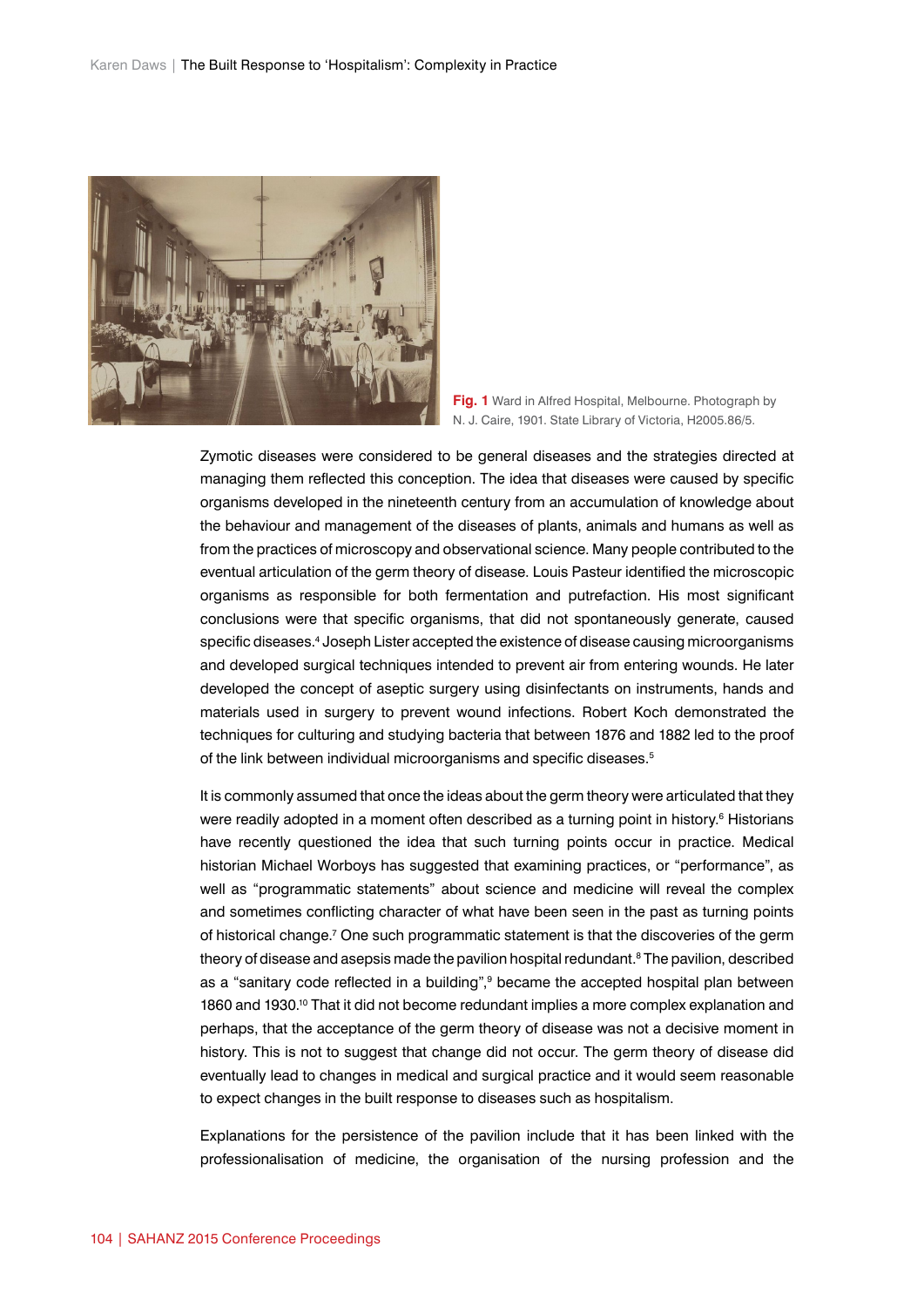

emergence of specialised hospital architects.11 Architectural historians have suggested that the ventilation strategies of the design allowed the germ theory of disease to coexist and merge with the *miasma* theory rather than usurp it.12 Suggesting a more gradual change but still a relationship between ideas of disease and buildings Jeanne Kisacky has recently argued that that construction practices at the City of New York Lying-in Hospital of 1897 were influenced by Lister's ideas about asepsis. Implicating contact with dust, objects and air these ideas prompted strategies directed at the isolation of people and spaces.13

This paper considers the built responses to hospitalism in Victoria, Australia, during the period when the germ theory of disease was being developed and debated. The medical profession and health authorities in Victoria looked to England, Europe and to a lesser extent North America both receiving and contributing to the debates about the new disease theories. Whilst acknowledging the centrality of ventilation strategies in built responses to hospitalism this examination focuses on materials, practices and isolation strategies around hospitals built in Victoria. Particular attention is directed at strategies designed to mitigate the effect of the zymotic poison and how they were reframed as responses to germs.

#### **Places – the building as a source of disease**

The idea that the zymotic poison could be absorbed into materials led to practices implicating buildings as potential sources of disease. This is reflected in statements about buildings and also in the practice of separating wards and buildings, especially those where patients with identified hospitalism were accommodated. In 1870 the medical staff of the Melbourne Hospital complained that one of the wards within the hospital was being used as an erysipelas ward. They were concerned that the disease "lurked around the wards", and suggested that a "small detached ward" be built outside the main building.<sup>14</sup>

Sometimes wards or hospitals were considered to be so dangerous that they were closed. In 1875 at the Wangaratta Hospital erysipelas was described as being "in the walls". All of the patients at the hospital were placed in tents and the recently built hospital was temporarily closed.15 In 1875 Dr Williams, the resident medical officer of Bendigo Hospital, outlined a plan to move all patients into a newly built wing in order to disinfect the rest of the hospital in response to an outbreak of erysipelas.<sup>16</sup> In the same year the Melbourne Lying-in Hospital and Dispensary for the Diseases of Women was closed because of an outbreak of scarlet fever and erysipelas.17 This removal of the patients from what was considered to be the source of disease allowed time for cleaning and disinfection and, it can be assumed, for the disease poison to dissipate.

The practice of periodically closing wards, described as resting, also implies a role for the building in the generation and transmission of disease. In 1893 Dan Astley Gresswell, Chairman of the Victorian Board of Public Health, recommended allowing hospital wards to "lie fallow" for a period of time.18 In 1901 the medical staff of the Alfred Hospital recommend that the Linay Pavilion be rested and cleaned and in 1905 approved the emptying of the infectious diseases ward for the "necessary resting and renovation".19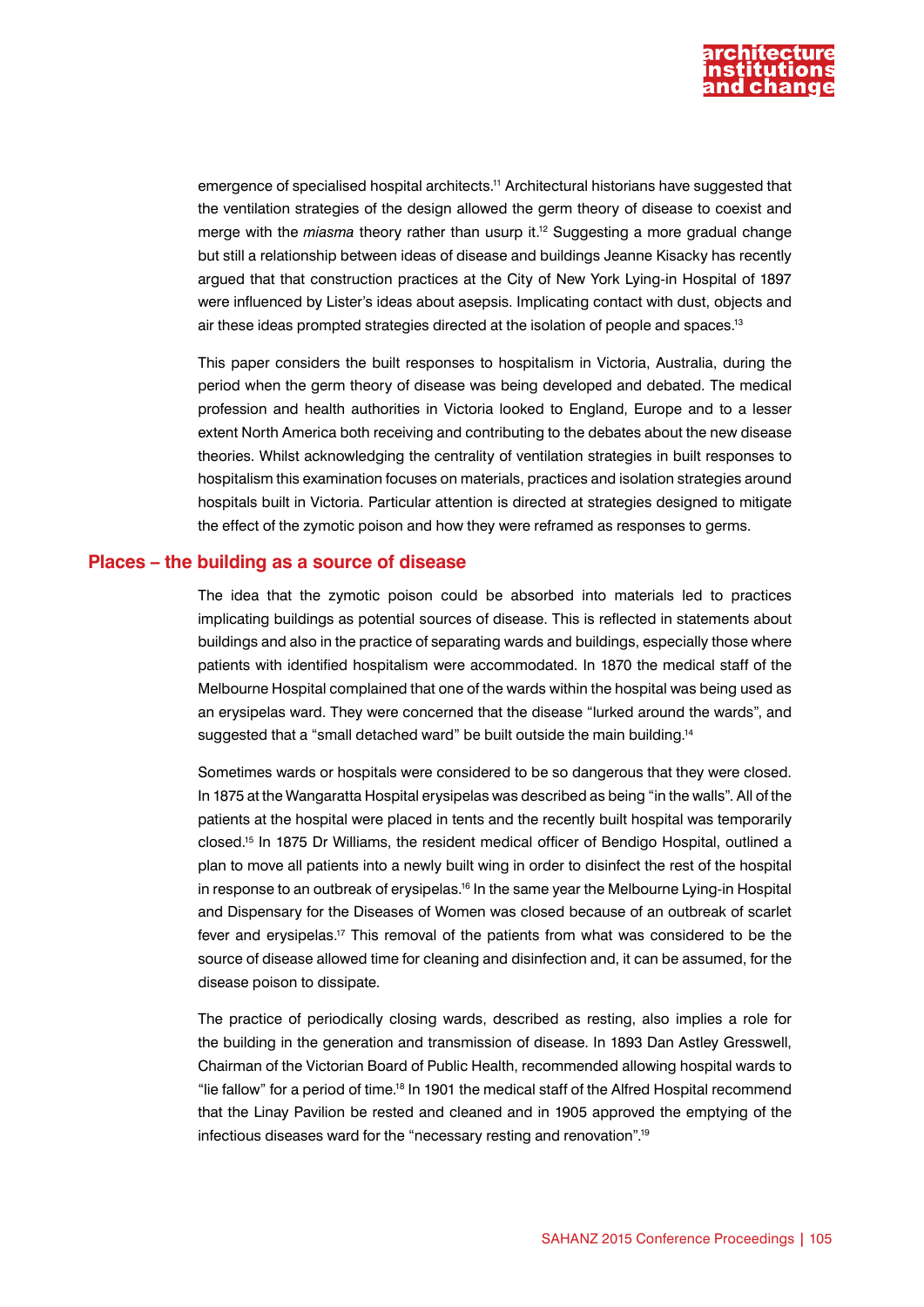#### **Bodies – isolation of patients and segregation of staff**

Isolation practices further reveal the motives that framed responses to hospitalism, in particular the idea that the poison of the zymotic process could be present and active in materials or bodies and that disease could be transmitted from one person to another. Single patient wards were not common but the design of the midwifery section of the first purpose built Melbourne Lying-in Hospital in 1858 included 13 single patient wards that opened on to a verandah via individual doors. The rooms were used for women who were giving birth and the strategy was intended to isolate and thus protect the women at a time when the risk from puerperal fever was considered to be high.<sup>20</sup>

These isolation rooms were developed before the articulation of the germ theory of disease and presuppose the idea that puerperal fever was transmissible from person to person. Women around the time of childbirth were considered not only to be at risk of zymotic disease but also to be a potential source and this strategy may also have been designed to reduce the risk to others.<sup>21</sup> Somewhat paradoxically, women who came to the hospital already suffering from puerperal fever were accommodated in the infirmary wards with other patients.22 Isolation practices sometimes changed over time suggesting a change in ideas or perhaps a pragmatic response to demand. In 1881 the small isolation rooms at the Lyingin Hospital were each accommodating two women.<sup>23</sup>

It was common practice for nurses to sleep in wards or corridors before special accommodation was built for them in the early twentieth century. Nurses caring for patients with infectious diseases were isolated with their patients. The erysipelas ward designed in 1882 at the Melbourne Hospital included a set of rooms to accommodate nurses, intended to ensure their isolation from other staff and the rest of the hospital.<sup>24</sup> In 1885 the Homeopathic Hospital fever wards were provided with a room for the nurse and a separate lift so that the nurse would not have contact with other patients and staff.<sup>25</sup>

#### **Materials – permeability and disposability**

Materials were as central to the pavilion hospital programme as ventilation. In 1875 Dr John Day, an honorary medical doctor from Geelong, read a paper at the Medical Society of Victoria's November meeting entitled "An attempt to show that the walls and flooring of ordinary hospitals are largely concerned in the production of those septic poisons which give rise to pyaemia, erysipelas, and puerperal fever; with suggestions for remedying the evil." His main suggestion was that hospitals should be constructed from wood because it had inherent antiseptic properties and resisted the absorption of zymotic poisons generated by hospital patients. He also suggested that silicate paint or a varnish of turpentine mixed with paraffin applied to the wood would increase its resistive properties.<sup>26</sup> Silicate paint is a mineral based paint developed in the nineteenth century, which was considered to be harder than lime based paints.

Materials that could be disposed of or replaced regularly were also used, suggesting the temporary nature of some outbreaks of hospitalism but also the idea that the zymotic poison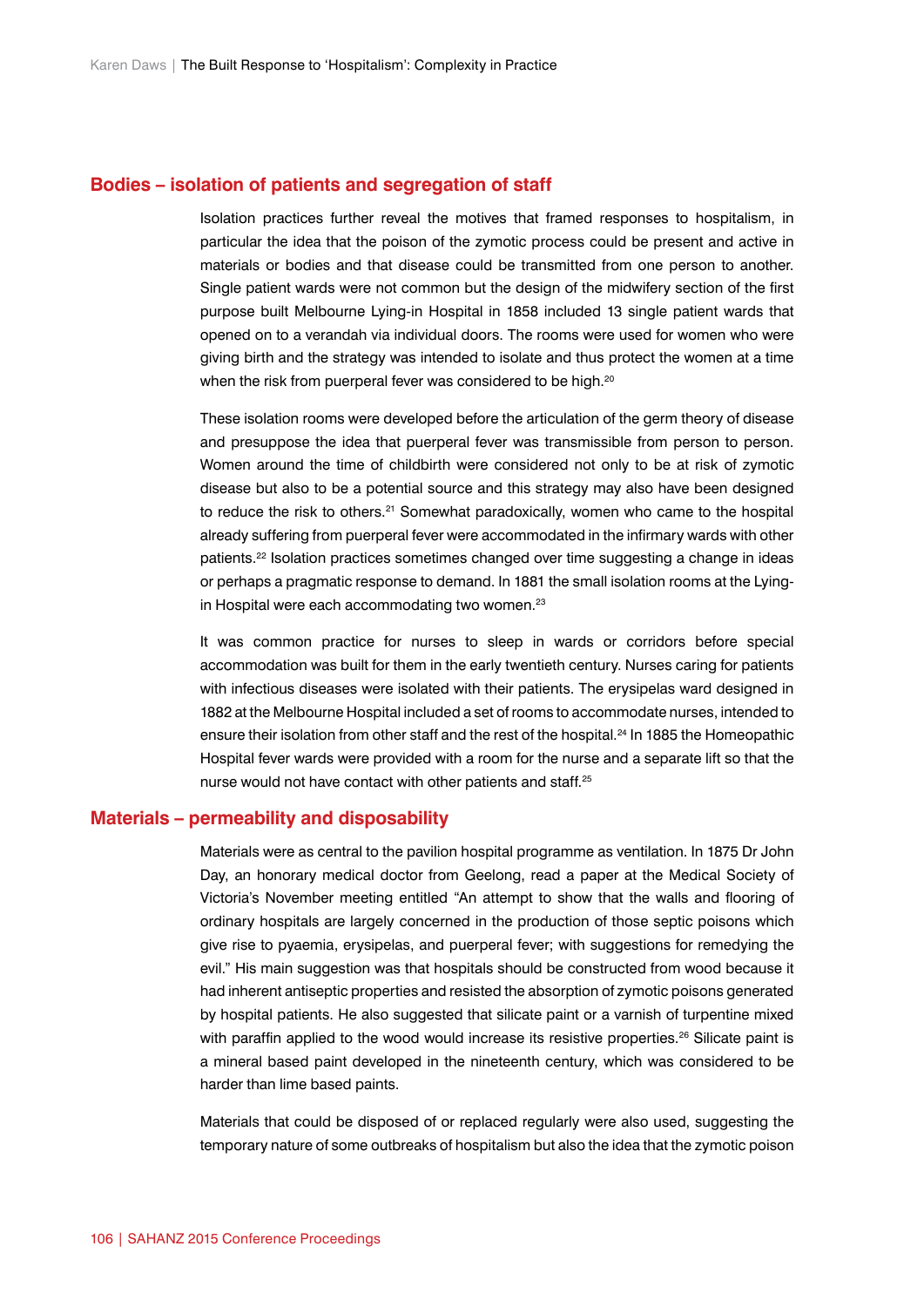

absorbed into the materials of the hospital would eventually make the building unhealthy. Canvas and iron were often used because they were disposable and some buildings were constructed using panels, which could be removed for storage or disposal.<sup>27</sup>

An illustration of an erysipelas ward at the Melbourne Hospital appeared in the *Australian Sketcher* in 1882 (Figure 2). A timber floor is raised above the ground on brick footings and a timber frame supports a canvas roof and walls.



**Fig. 2** Erysipelas ward at the Melbourne Hospital. *Australasian Sketcher* March 11, 1882. State Library of Victoria, A/S11/03/82/68.

The illustration appeared in the newspaper because of a controversy about the sanitary state of the Melbourne Hospital. In 1882 Dr Richard Youl, the Coroner for Melbourne, commented in the newspapers about two deaths from erysipelas that had occurred at the hospital. One case involved man who had been hit on the head with a rock by his daughter; he had died in hospital from erysipelas. The second case involved a man who had been stabbed in the knee by a woman and later died in hospital from erysipelas. In both cases Youl brought in findings that exonerated the women and condemned the hospital for its role in the men's deaths, stating at the inquest of one that the "entire building is saturated with erysipelas – every nook and cranny is full of the poison, and the entire fabric should come down".<sup>28</sup>

In response to the controversy in the press, the Committee of Management of the Melbourne Hospital planned to remove the wooden ceilings and provide an impermeable surface of Keene's cement to the walls and ceilings and improve the ventilation of the old buildings.<sup>29</sup> In addition, Melbourne architect Francis M. White was commissioned to design a new female erysipelas ward. White described his intention to make the walls, ceilings and partitions "impervious to moisture" by painting them with silica paint. $30$ 

These strategies imply a role for materials and finishes in the healthiness of the buildings.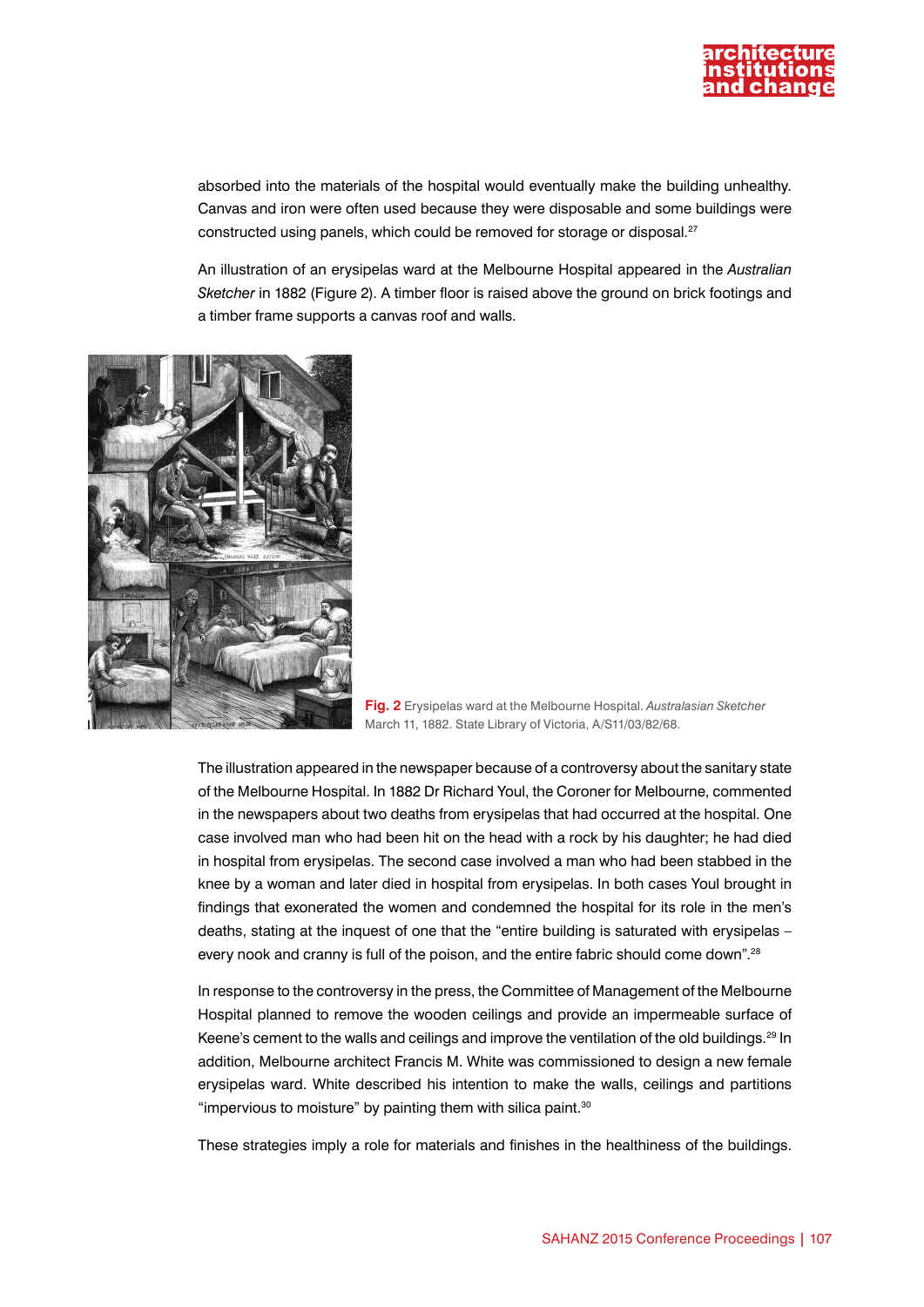Keene's cement is a gypsum or sulphated lime based plaster. It was recommended for hospital walls because of its hardness and because it was considered to be less likely to absorb impurities than lime based plasters.<sup>31</sup> It was used on the internal walls of the Alfred Hospital in 1871 and the new Homeopathic Hospital in 1884 because it was "impervious to the germs of disease".<sup>32</sup>

#### **Built responses to germs**

The pavilion hospital and the sanitary strategies associated with it were by the late nineteenth century firmly established. Two publications in 1893 describe in detail the current beliefs about hospital buildings. In both of these publications there is a merging and layering of ideas about disease rather than the usurpation of one idea by another.

In Sir Henry Burdett's 1893 survey of hospitals he suggests glazed tiles and Portland cement for internal walls describing them as resisting saturation by "disease germs" and ventilation strategies including coved cornices, which were to prevent air stagnating near the ceiling.<sup>33</sup> Characterising the tendency of practice in Victoria to be contemporaneous with that in other parts of the world Dan Astley Gresswell wrote in 1893 about the importance in hospital construction of preventing conditions that favour the "retention, cultivation, and distribution" of microorganisms.34 The strategies he recommended were sanitary and hygienic but with an overt acceptance of the existence of germs. He cites scientific evidence of microorganisms existing in dirt as necessitating a layer of asphalt or concrete under hospital buildings to prevent damp air rising from the ground. He also recommended strategies that aim to improve the wholesomeness of hospital air focussing on ventilation, perflation (the blowing through of air) and the maintenance of a certain ambient temperature. Wood and canvas were now criticised for permanent buildings as they were thought to absorb noxious exhalations.35 Patient comfort and fire prevention were also significant motives for construction methods and material choices.



**Fig. 3** St Vincent's Hospital 1905 building, stairwell with cement render removed. Photograph by Karen Daws, 2015.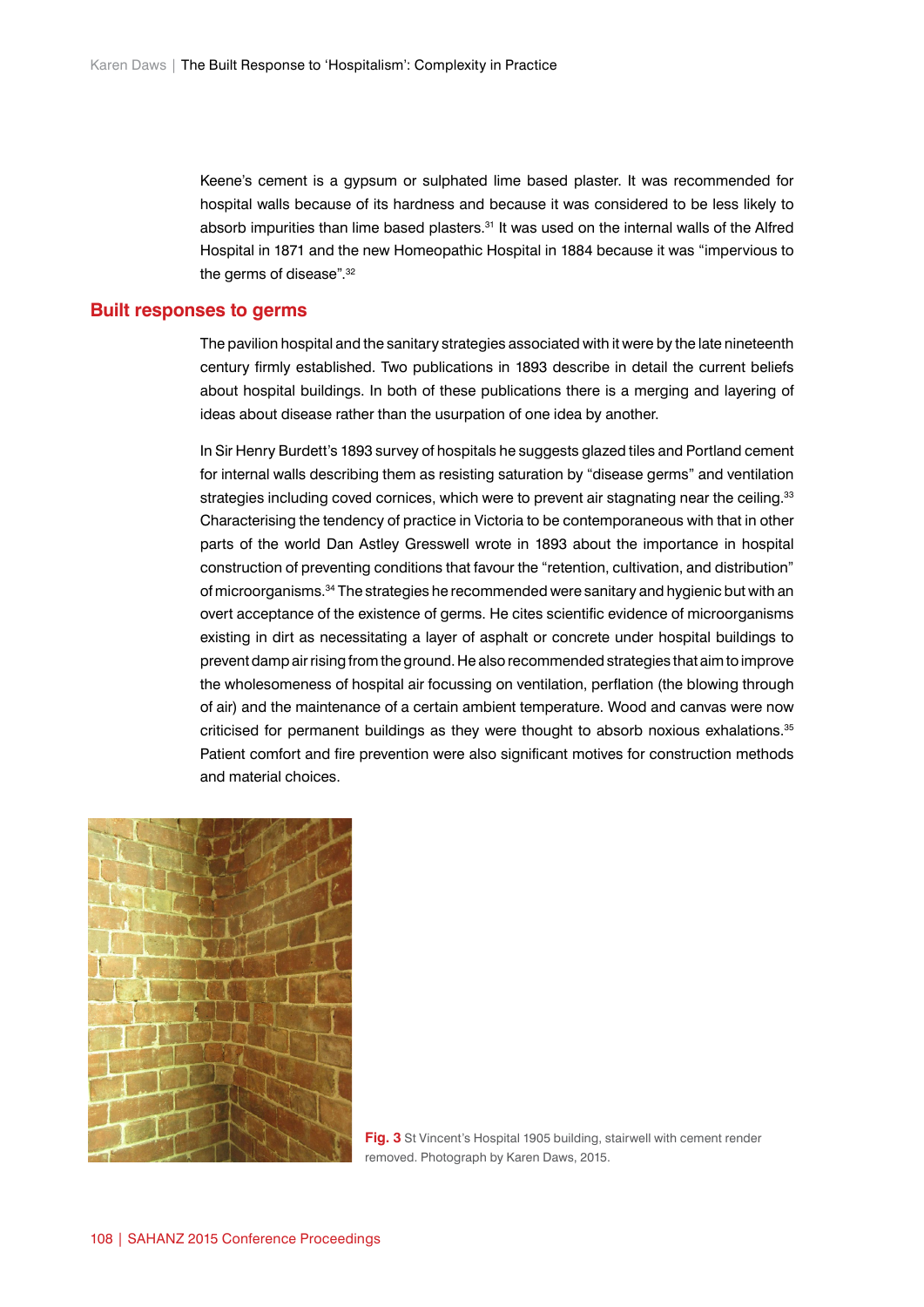

Designs, material choices and practices, which were virtually the same as those recommended to reduce the risk from zymotic poison, continued to be used into the early twentieth century in hospital construction. St Vincent's Hospital, a pavilion hospital designed in 1905 by Phillip Kennedy, was described in the opening brochure as embodying the scientific advances in surgery, anaesthetics and bacteriological science. The interior walls were finished with 'American germ proof cement'.<sup>36</sup> All of the angles were curved to prevent the lodgement of dust and floors were of wood or glazed tiles. Figure 3 depicts the brickwork required to establish the curve at the wall join in a stairwell exposed as part of an asbestos removal process at St Vincent's Hospital in Melbourne. The new Melbourne Hospital designed by architects J. J. and E. J. Clark, completed in 1913, was built on the pavilion plan and all wall to wall joins, cornices and skirtings in the wards were coved.<sup>37</sup>

### **Conclusion**

This study has focused on examining materials and practices in the built response to the diseases of hospitalism. It reveals that changes in hospital building practices around prevention and treatment of disease were cumulative. Strategies intended to mitigate the effects of zymotic poison continued to be used implying a model, which neither precluded the acceptance of germ theory nor excluded adherence to ideas about the importance of air, bodies, materials and places in the generation and transmission of disease. New building modes were readily adopted but in many cases approaches directed at preventing germs appear as re-configured poison responses. This is particularly evident in the use of coved skirtings and cornices that were introduced as germ and dirt responses but which were rationalised in ways that echo poison responses.

A certain reciprocity between buildings and the ideas that frame them is suggested by the persistence of poison inspired strategies into the period when the germ theory of disease was accepted. The pavilion hospital and isolation practices were widely believed to have been successful at mitigating hospitalism and perhaps as a result of this the behaviour of germs was modelled on the behaviour of the zymotic poison. It may also be that although the conception of disease causation changed, ideas about prevention, transmission and treatment of disease did not.

<sup>1</sup> Evory Kennedy, *Hospitalism and Zymotic Diseases* (Dublin: Longmans Green, 1869), 10.

<sup>2</sup> Quoted in S. Selwyn, "Sir James Simpson and Hospital Cross Infection," *Medical History* 9, no. 3 (1965): 244.

<sup>3</sup> James Y. Simpson, "Address on Public Health," *Transactions of the National Association for the Promotion of Social Science* (1867): 116.

<sup>4</sup> George Rosen, *A History of Public Health* (New York: MD Publications, 1958), 311.

<sup>5</sup> Rosen, *A History of Public Health*, 311.

<sup>6</sup> See Philip Alcabes, *Dread: How Fear and Fantasy Have Fuelled Epidemics From Black Death to Avian Flu* (New York: Public Affairs, 2009); Lois N. Magner, *A History of Infectious Disease and the Microbial World* (Westport, Connecticut: Praeger, 2009) and for a discussion of this see Michael Worboys, "Was There a Bacterial Revolution in Late Nineteenth-Century Medicine?," *Studies in History and Philosophy of Biological and Biomedical Science* 38, no. 2 (2007): 20-42.